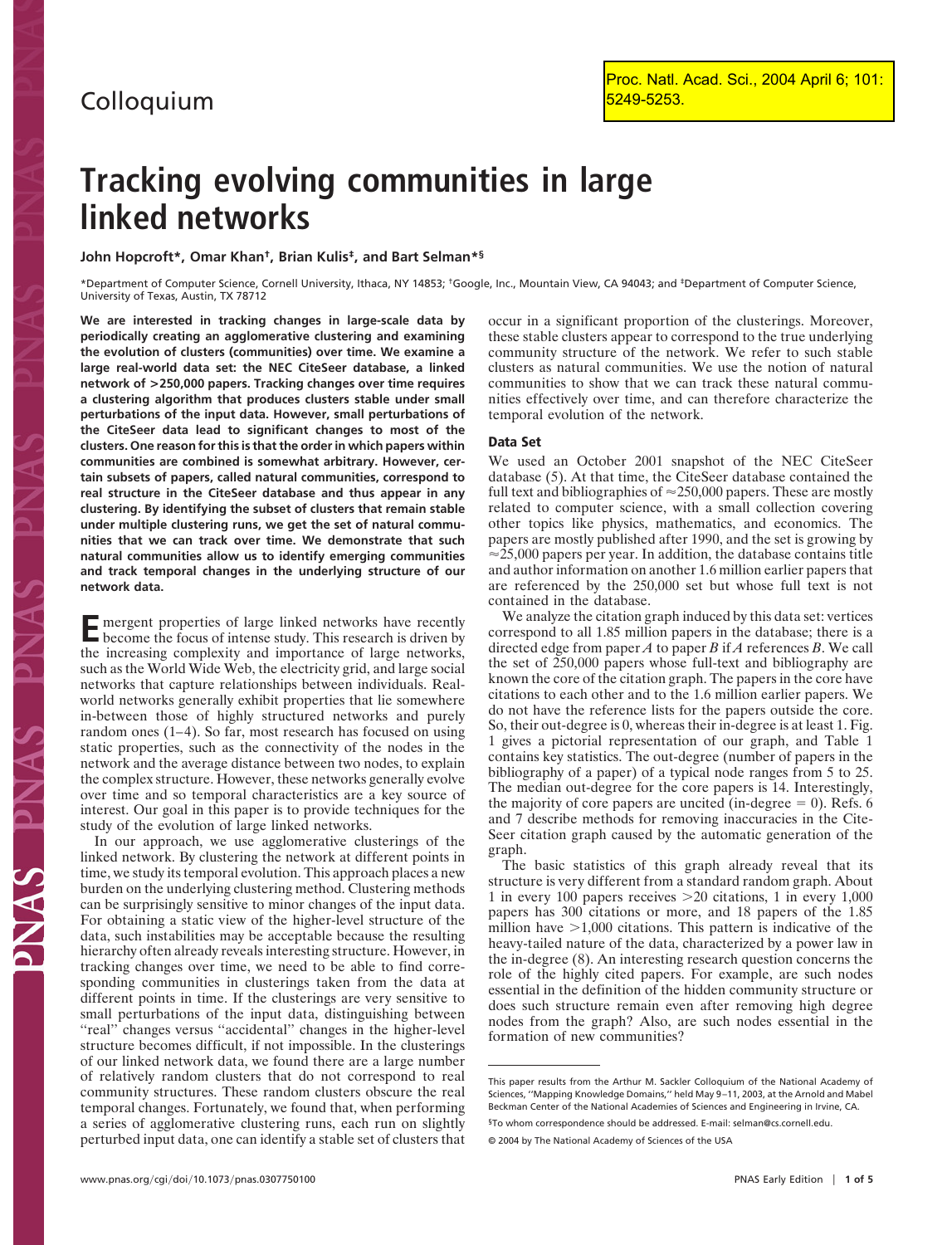

**Fig. 1.** Structure of NEC CiteSeer citation graph.

# **Instabilities and Natural Communities**

Hierarchical agglomerative clustering starts with each paper in a cluster by itself. At each stage, the two ''closest'' clusters are merged. The process is repeated until all papers are in a single cluster. The overall process results in a ''clustering tree'' (referred to as a dendrogram in much of the literature), with the single paper clusters at the leaves. Each internal node corresponds to a cluster resulting from merging its two children.

Researchers have used many different distance measures. We believe that the natural community concept is valid independent of the distance measure used and thus we selected one based on cosine similarity, which is the standard similarity measure in the literature (9). With each paper *p*, we associate an *N*-dimensional reference vector  $r_p$ , where  $N$  is the total number of papers in the CiteSeer database ( $N = 1.85$  million). There is a one in element *i* of *rp* if *p* references paper *i*, otherwise the entry is 0. The similarity between two papers *p* and *q* can now be measured in terms of the cosine of the angle between the associated reference vectors,  $r_p$  and  $r_q$ . More formally, the similarity of p and q is defined to be

$$
similarity(p, q) = \cos(r_p, r_q) = \frac{r_p \cdot r_q}{\|r_p\| \|r_q\|},
$$
 [1]

where  $r_p \cdot r_q$  represents the inner product of  $r_p$  and  $r_q$  and  $||r_p||$ represents the length of vector *rp*. So, if two papers have no references in common, then their similarity is minimal, i.e., 0 (90° angle); two papers citing exactly the same set of papers have maximal similarity, i.e., 1 (0° angle). To get a distance measure between papers, we simply use  $1 -$  the cosine, so the distance between papers ranges from 0 to 1. When merging two papers or clusters, we represent the new cluster by the normalized sum of all of the individual papers' reference vectors, called the "centroid" of the cluster. (Our clustering method is thus a

### **Table 1. Statistics of CiteSeer citation graph**

| Data set                | n         |
|-------------------------|-----------|
| <b>Nodes</b>            | 1,859,659 |
| Nodes core              | 252,493   |
| Edges                   | 4,584,756 |
| Average out-degree core | 18        |
| Median out-degree core  | 14        |
| Median in-degree core   | 0         |

#### **Table 2. Best-match values**

| Size range    | No. of clusters<br>in base tree | Average<br>best-match | SD   |
|---------------|---------------------------------|-----------------------|------|
| 100-400       | 2,812                           | 0.42                  | 0.07 |
| 401-1600      | 558                             | 0.41                  | 0.07 |
| 1,601-6,400   | 149                             | 0.38                  | 0.07 |
| 6,401-102,400 | 46                              | 0.40                  | 0.08 |

standard centroid-based agglomerative clustering technique based on cosine similarity; ref. 10.) For a cluster containing a single paper, the centroid is simply the reference vector of the paper itself. Finally, we define the distance between two clusters *C* and *C'*. Let  $n_c$  and  $n_{c}$  be the number of papers in each cluster, and let  $r_C$  and  $r_{C'}$  be the centroids of the clusters. Then

distance(C, C') = 
$$
\sqrt{\frac{n_C n_{C'}}{n_C + n_{C'}} (1 - \cos(r_C, r_C'))}
$$
 [2]

The square root scaling factor is used to force smaller communities to merge together before larger ones (11). This particular scaling factor leads to well balanced merge trees.

Our distance measure is a form of bibliographic coupling (12). A prominent alternative is to use cocitation analysis (13). In cocitation, two papers are judged similar if they are both cited by another paper. This is a very useful similarity measure. However, for this measure to work properly, a certain time-lag is required in order for papers to build up a citation record. Because our objective is to detect changes as early as possible, we opted for the common reference set approach. This also allows us to group papers that are not cited at all or only rarely cited, which is a significant portion of all papers.

To verify that the clustering algorithm and distance function were satisfactory, we compared the quality of the clusters we obtained to clusters obtained by standard techniques such as *k* means. One method of comparison is to count the number of journals and conferences needed to cover 90% of the papers in a cluster. The assumption here is that most journals, with a few exceptions, such as *SIAM Review*, are on a focused topic. Thus, the fewer the number of journals needed to cover a cluster, the tighter the cluster. In our tests, we found that the clusters obtained with the agglomerative algorithm were better defined than the clusters obtained by other methods.

**Instabilities.** To determine the set of natural communities, we examine changes in the agglomerative clustering trees under minor perturbations of the input data (14). More specifically, we compare different clusterings of the CiteSeer data, where we remove a small randomly selected set of papers (5%) before each clustering run. Given a base tree  $T_1$ , we compare how well the clusters in  $T_1$  match with those in a second tree  $T_2$ , obtained on a different clustering run.

Let *C* and *C'* be two clusters of papers we wish to compare. Treating *C* and *C'* as sets, we define a value match( $C$ ,  $C'$ ) (between 0 and 1), as follows:

$$
\text{match}(C, C') = \min\left(\frac{|C \cap C'|}{|C|}, \frac{|C \cap C'|}{|C'|}\right). \tag{3}
$$

The definition ensures that a high match values (close to 1) occurs when two clusters have many papers in common and are roughly of the same size. We define the value best-match (*C*, *T*) as the highest match  $(C, C')$  value for any cluster  $C'$  in  $T$ .

We considered a total of 45 clusterings of the CiteSeer graph. Each run uses a graph with a random 5% of the core papers removed. Full clustering runs on a data set of this size require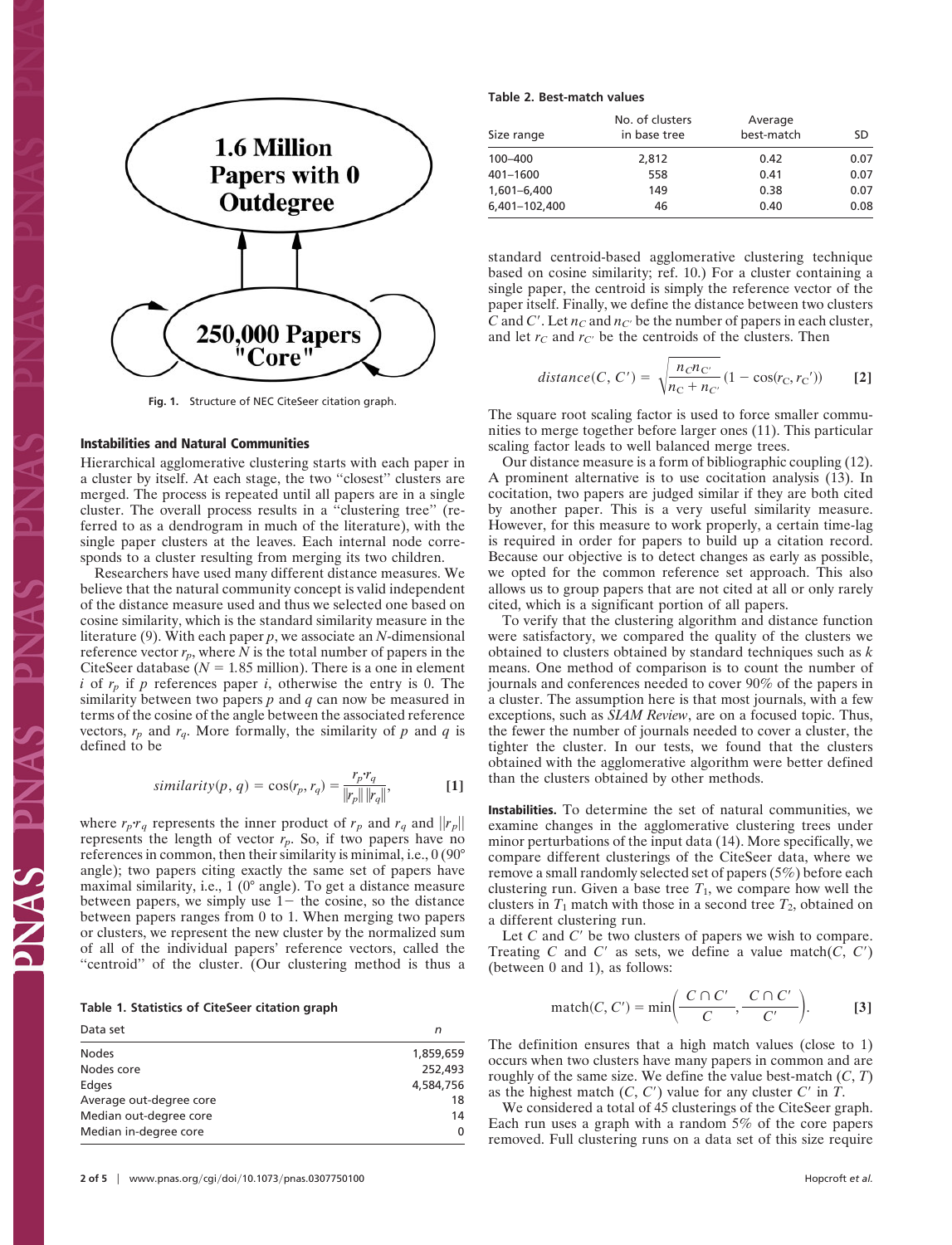#### **Table 3. Natural communities**

| Size range    | No. of natural<br>communities | Average<br>best match | SD   |
|---------------|-------------------------------|-----------------------|------|
| 100-400       | 116                           | 0.74                  | 0.05 |
| 401-1600      | 32                            | 0.62                  | 0.07 |
| 1,601-6,400   | 17                            | 0.60                  | 0.06 |
| 6.401-102.400 | 5                             | 0.60                  | 0.10 |

an efficient algorithm, and so we carefully exploit the sparseness of the underlying network. This allows for an efficient update of the set of intercluster distances after each merge. Code and data are available on request.

Table 2 gives the average best-match values of the clusters in the base tree  $T_1$  matched against the other 44 trees. So, for example, the first row in the table shows that  $T_1$  has 2,812 clusters containing between 100 and 400 papers. For each cluster *C* in this size range, we found the best matching cluster and its best-match value in trees  $T_2$  through  $T_{45}$ . The average over these best-match values is 0.42 with a standard deviation of 0.07.

Table 2 shows that the average cluster matches quite poorly to its closest match in the other tree (average best-match value only  $\approx 0.40$ ). Interestingly, we can take advantage of these instabilities, because these clusters are not uniformly unstable and therefore can be exploited to uncover the true hidden structure of the data. In fact, a careful examination of the results of many runs shows that a small number of clusters,  $\approx$ 170, appear in a good fraction of clusterings, and it is these clusters that correspond to recognizable topics. These ''fixed points'' in the Cite-Seer graph are what we call natural communities, and these are the communities whose evolution we will track over time.

**Natural Communities.** We define natural communities as follows. We fix an input data perturbation value of 5%. Then we produce a series of subgraphs  $G_1, G_2, \ldots, G_n$  of the original network  $G$ (the CiteSeer citation graph) where each  $G_i$  is the subgraph of *G* induced by a random subset of 95% of the core vertices of *G*. Our clustering algorithm then produces a set of clustering trees  $\mathbf{T} = \{T_1, T_2, \ldots, T_n\}$ . We choose the first tree  $T_1$  as our base tree. We now define a natural community or cluster as follows.

**Definition 3.1.** A community *C* in base tree  $T_1$  is natural *iff* in a fraction *f* of the clustering trees in **T** the best-match of *C* has a value greater than *p*, a predefined threshold.

The definition has two parameters: *f*, the fraction of trees out of *n* trees total, and *p*, a lower-bound for the best match. Depending on what values one chooses for these parameters, one obtains more or less well defined natural communities. In practice, we set these values sufficiently high to select clusters that are clearly different from the average cluster in the tree.

Using  $n = 45$ ,  $f = 0.6$ ,  $p = 0.7$  for clusters with  $\leq 1,000$  papers and  $p = 0.5$  for larger clusters, we found 170 natural communities of size 100 or greater in the CiteSeer graph, covering all aspects of computer science and portions of other fields like math and physics (see Table 3). These natural communities were selected from  $>3,500$  clusters with size  $>100$  in the base tree. Note that these natural communities vary in strength and their precise number depends, of course, on the setting of *f* and *p*. By using keyword data and journal titles, we found the natural communities to be quite coherent. In particular, the smaller to medium natural communities (up to a few thousand papers) correspond to well defined areas. Some example communities are listed in Table 4 (more details below). [Smaller natural communities are better defined. By using a different, but somewhat nonstandard, distance measure, one can also obtain better defined larger natural communities; ref. 14.]

We now turn to our main objective: the use of these natural communities in tracking the temporal evolution of the network.

## **Tracking Natural Communities**

The key question remaining is how well the natural communities allow us to track the temporal evolution of the community structure in our network data.

In particular, we need to validate that when the network evolves over time and a few years of papers are added (*i*) there is not a dramatic shift in terms of natural communities, and (*ii*) that the occurring changes have a plausible interpretation in terms of the evolution of the field. These are inherently empirical questions. The results discussed below will show that our notion of natural communities satisfies both criteria, thereby making the concept a good candidate for use in temporal tracking in large networked data sets.

**Method.** To study the temporal evolution process in detail, we will track changes for a subset of the natural community data described above. We use two snapshots: the time periods 1990– 1998 (referred to as the 1998 data set) and 1990–2001 (referred to as the 2001 data set). As such, our goal is to study changes in community structure as they occurred during the three years from 1999 to 2001. [The core set of the CiteSeer data set consists of papers available in digital form on the web. The literature coverage of the earlier years of the collection is less complete because the fraction of papers available on the web was limited, but by the late 1990s, the coverage for computer science had become quite comprehensive.]

In the 2001 data set, there are  $\approx$  100 natural communities containing between 100 and 350 papers. To analyze temporal changes in detail, we considered a subset of 20% of these communities (18 total) for closer analysis. Our selection of communities was representative of the overall set of communities in terms of size and year distribution. The communities contained 3,200 papers total. Let  $P_{2001}$  be the set of these papers. We create a citation subgraph containing only papers from  $P_{2001}$ and the references in these papers. We also removed some

|  |  |  |  | Table 4. Established natural communities |
|--|--|--|--|------------------------------------------|
|--|--|--|--|------------------------------------------|

| Topic                                         | Size in 1998 | Size in 2001 | Percentage in 2001 |
|-----------------------------------------------|--------------|--------------|--------------------|
| Digital watermarking                          | 97           | 172          | 35.5               |
| Data mining and association rules             | 78           | 128          | 25.0               |
| Game search trees and artificial intelligence | 161          | 172          | 8.7                |
| Network traffic control                       | 237          | 258          | 8.5                |
| Crash recovery for distributed systems        | 139          | 151          | 7.3                |
| Asynchronous circuit designand verification   | 231          | 244          | 6.6                |
| Synchronous and asynchronous systems          | 203          | 219          | 6.4                |
| Complexity theory: enumerability and querying | 78           | 84           | 6.0                |
| Query optimization for parallel databases     | 119          | 125          | 4.0                |
| Fractal image coding and compression          | 86           | 89           | 2.2                |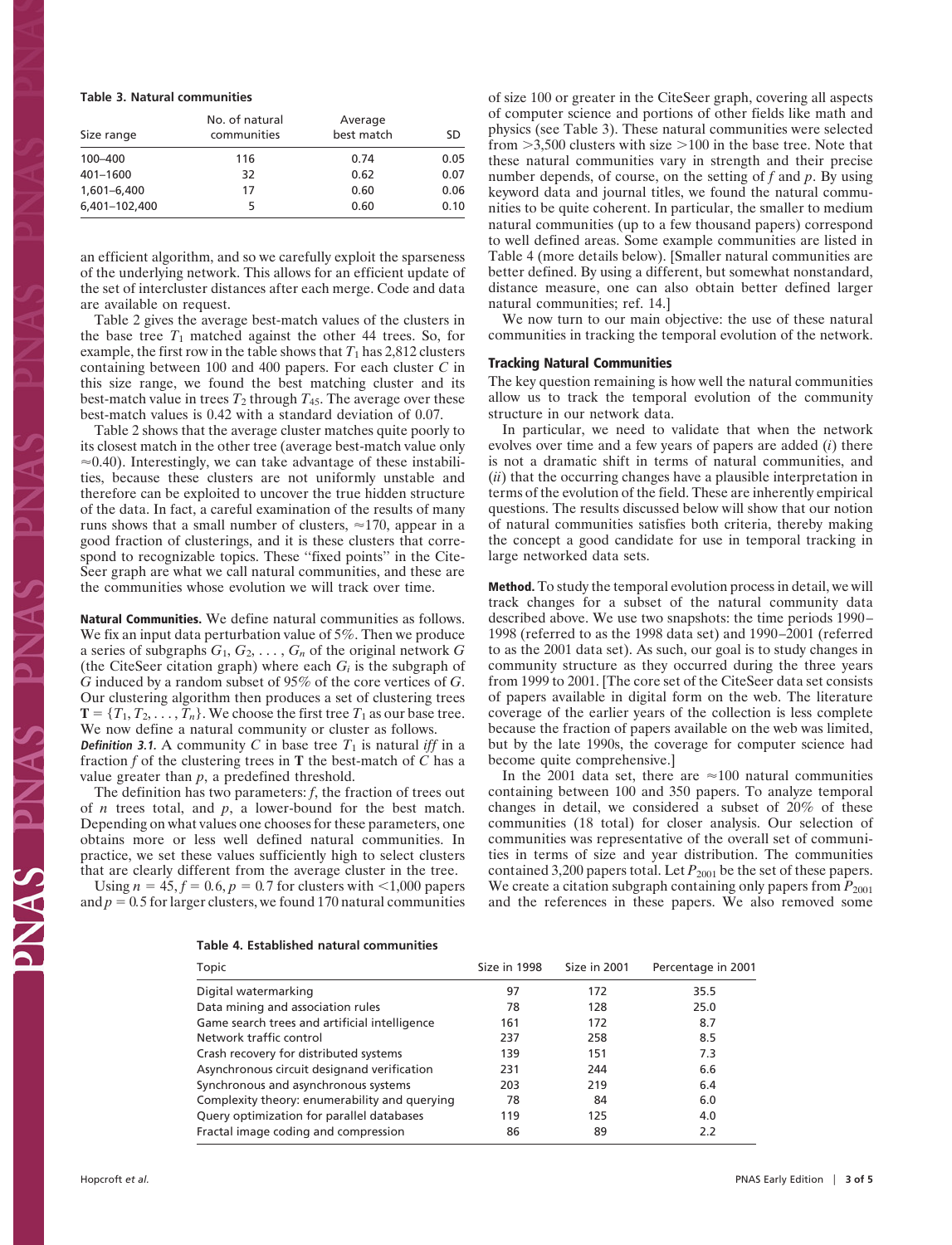#### **Table 5. Emerging natural communities**

| Community                            | Size        | Percentage<br>in 2001 |
|--------------------------------------|-------------|-----------------------|
| 1998                                 |             |                       |
| Networking (two communities)         | $737 + 130$ |                       |
| Quantum complexity                   | 96          |                       |
| 2001                                 |             |                       |
| Ad hoc/wireless networks             | 130         | 49.2                  |
| Quantum computation                  | 140         | 30.0                  |
| Subcommunities                       |             |                       |
| Quantum complexity                   | 82          | 15.9                  |
| Quantum algorithms and communication | 38          | 76.3                  |

low-quality information: all core papers that reference fewer than five other papers and all noncore papers only referenced once. This reduced the size of the subgraph by  $\approx 20\%$ . We repeat this procedure to create our 1998 graph by starting with papers up to and including 1998 from the set  $P_{2001}$  (a subset of 2,791 papers).

**Results.** We determined the natural communities for each data set by considering 10 clusterings for each graph and by using  $f =$  $p = 0.8$  in our definition of natural communities. We considered all natural communities with at least 75 papers. We then compared the natural community trees for the 1998 and the 2001 data, by finding for each 1998 natural community the best matching natural community in our 2001 data and vice versa.

Our first observation is that most of the 1998 communities have a good match (at least 70%) with a 2001 community (and vice versa). (Note that the 2001 data set contains  $\approx 13\%$  more papers than the 1998 set, with some communities growing by 30%.) Also, the natural community tree structures largely match up. Based on the matching data and the trees, we classify the natural communities in the 2001 data set as either established or emerging.

The established communities are given in Table 4. The table gives the size of the communities in 1998 and 2001 and then the percentage of papers in the 2001 community that appeared after 1998 (indicating the growth rate). The topic of each community was determined by considering the most frequent content words in the titles of the papers in each community. The communities are sorted by growth rate. We see that the growth rates vary quite a bit: some communities are very active and growing fast, such as digital watermarking and data mining, but several other communities appear stagnant, such as fractal image coding and compression, and query optimization for parallel databases.

From the perspective of temporal evolution, the most interesting changes involve the emergence of new communities. We identified two emerging communities: ad hoc/wireless networks and quantum computing. (In ad hoc networks, one studies self-configuring, distributed networks, generally wireless.) See Table 5. These emerging communities are consistent with recent developments in the field.

**Wireless networks.** Our first example is the emergence of the wireless community. In 1998, we have two natural communities centered around ''network systems'' with 367 papers. These communities consist of a combination of optical networking, distributed computing, and crash recovery papers with some initial papers on ad hoc/wireless networks. However, at this time, there is no well defined community on ad hoc/wireless networks. However, there is a significant change in networking papers over the 1999–2001 period, as  $\approx 60$  papers on ad hoc/ wireless networks are added to the database. As a result, we find that, in the 2001 data, the ad hoc/wireless papers form a distinct natural community consisting of ad hoc/wireless papers from

the 1998 set with the post-1998 papers added. In the 2001 cluster tree, this new community merges in with the larger network community at a higher level.

**Quantum computing.** A second example is the emergence of the quantum algorithms and communication community within quantum computing. This is an example of a community that is branching out over time (i.e., it is an evolving community). In the 1998 set of natural communities, we find that there is a natural community of size 96 that contains papers on quantum computing and complexity theory. In the 2001 set, this community has grown to 140 papers. However, the 2001 clustering now reveals further substructure: there are two distinct subcommunities of the size 140 community: one on quantum complexity (size 82; fairly stable) and another, fast growing community of 38 papers (20 more papers merge in separately). After examining the titles, it is clear that most of these papers cover quantum algorithms and quantum communication, both very hot topics in the past few years. So, in 1998, the quantum community was mostly centered on one topic; in 2001, the community was branching and growing quickly (theory conference agendas actually reflect this). Given the recent explosion of work in the area of quantum computing, it is encouraging to see these developments reflected in our natural community data.

In summary, these examples show that our notion of natural communities provides a promising tool for studying the temporal evolution of linked networks.

# **Related Work**

Early pioneering work on discovering scientific communities using reference linkage information was done by Small and colleagues (13, 15). More recently, the NEC CiteSeer group succeeded in identifying intellectual communities in the Cite-Seer database by using new variants of cocitation analysis (16) and network flow methods (17). The main impetus for the recent renewed activity in this area comes from the increasing importance of large linked networks in general, not just networks based on citation data (e.g., ref. 18). Indeed, recent work (19) explores the dynamics of social networks by simultaneously analyzing coauthorship and citation networks. For future work, it would be interesting to consider the relationship between authorship and natural clusters of papers as we identified here.

A key aspect that distinguishes our work is the emphasis on the temporal evolution of the network. As a consequence, for example, cocitation is less useful as a similarity measure, because it takes time to build up a cocitation record. Similarly, the use of highly cited papers, as in ref. 16, to identify core communities, also has limitations when looking for the most recent changes in the network involving emerging communities, because again it takes time to build up a citation record. (Ref. 16 measures the activity level of established communities by considering growth rates.) A related question is whether so-called hubs and authorities, as introduced by Kleinberg (20), form quickly enough to track recent changes. In general, a more detailed comparison between our natural communities and communities identified by using these other approaches is needed.

Another aspect that differentiates our work is its focus on stability: to track clusters over time, it is important that the clustering hierarchy be relatively stable. In many other applications, what matters most is not stability but finding an organization of items that, on human inspection, is coherent. With respect to the CiteSeer document collection, this amounts to identifying key computer science topics, such as systems and databases using titles and abstracts (17). However, the importance of stability is gaining recognition. Refs. 21 and 22 analyzed the stability of the two popular link-based ranking algorithms, HITS (20) and PageRank (23). They point out that intuitively we would not want the rankings for a given query to change much if the base data set, for example, the World Wide Web, is altered